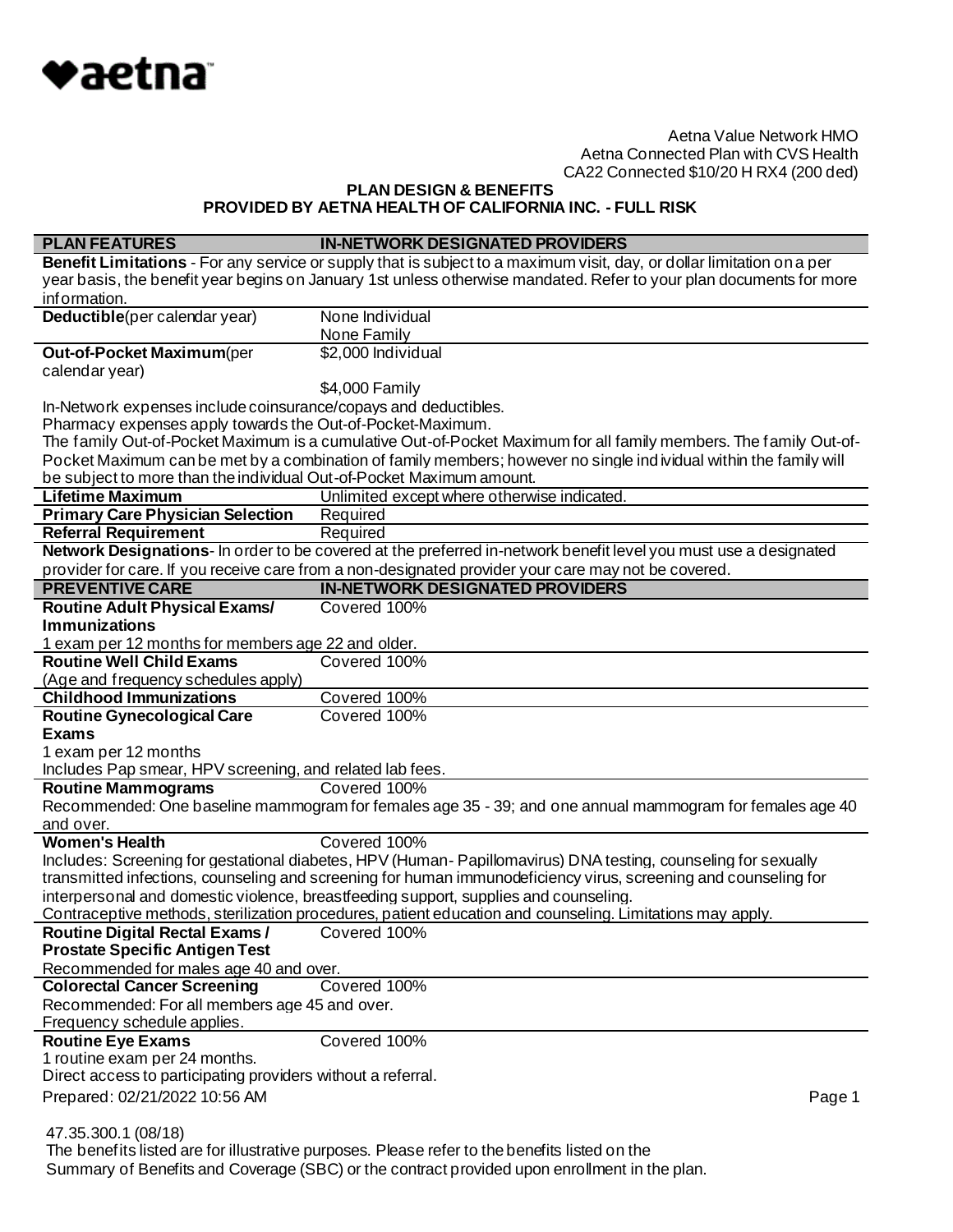

**PLAN DESIGN & BENEFITS PROVIDED BY AETNA HEALTH OF CALIFORNIA INC. - FULL RISK**

| <b>Routine Hearing Screening</b>                                | Covered 100%                                                                                                        |
|-----------------------------------------------------------------|---------------------------------------------------------------------------------------------------------------------|
| <b>PHYSICIAN SERVICES</b>                                       | <b>IN-NETWORK DESIGNATED PROVIDERS</b>                                                                              |
| <b>Primary Care Physician Visits</b>                            | \$10 office visit copay                                                                                             |
|                                                                 | Includes services of an internist, general physician, family practitioner or pediatrician.                          |
| <b>Specialist Office Visits</b>                                 | \$20 office visit copay                                                                                             |
| <b>Pre-Natal Maternity</b>                                      | Covered 100%                                                                                                        |
| <b>Walk-in Clinics</b>                                          | Covered 100%                                                                                                        |
|                                                                 | Walk-in Clinics are free-standing health care facilities that (a) may be located in or with a pharmacy, drug store, |
|                                                                 | supermarket or other retail store; and (b) provide limited medical care and services on a scheduled or unscheduled  |
|                                                                 | basis. Urgent care centers, emergency rooms, the outpatient department of a hospital, ambulatory surgical centers,  |
| and physician offices are not considered to be Walk-in Clinics. |                                                                                                                     |
| <b>Allergy Testing</b>                                          | Your cost sharing is based on the type of service and where it is performed                                         |
| <b>Allergy Injections</b>                                       | Your cost sharing is based on the type of service and where it is performed                                         |
| <b>DIAGNOSTIC PROCEDURES</b>                                    | <b>IN-NETWORK DESIGNATED PROVIDERS</b>                                                                              |
| <b>Diagnostic Laboratory</b>                                    | Covered 100%                                                                                                        |
|                                                                 | If performed as a part of a physician office visit and billed by the physician, expenses are covered subject to the |
| applicable physician's office visit member cost sharing.        |                                                                                                                     |
| <b>Diagnostic X-ray</b>                                         | Covered 100%                                                                                                        |
|                                                                 | If performed as a part of a physician office visit and billed by the physician, expenses are covered subject to the |
| applicable physician's office visit member cost sharing.        |                                                                                                                     |
| <b>Diagnostic X-ray for Complex</b>                             | $$100$ copay                                                                                                        |
| <b>Imaging Services</b>                                         |                                                                                                                     |
|                                                                 | If performed as a part of a physician office visit and billed by the physician, expenses are covered subject to the |
| applicable physician's office visit member cost sharing.        |                                                                                                                     |
|                                                                 |                                                                                                                     |
| <b>EMERGENCY MEDICAL CARE</b>                                   | <b>IN-NETWORK DESIGNATED PROVIDERS</b>                                                                              |
| <b>Urgent Care Provider</b>                                     | \$35 office visit copay                                                                                             |
| <b>Non-Urgent Use of Urgent Care</b>                            | Not Covered                                                                                                         |
| <b>Provider</b>                                                 |                                                                                                                     |
| <b>Emergency Room</b>                                           | $$300$ copay                                                                                                        |
| Copay waived if admitted                                        |                                                                                                                     |
| Non-Emergency Care in an                                        | Not Covered                                                                                                         |
| <b>Emergency Room</b>                                           |                                                                                                                     |
| <b>Emergency Use of Ambulance</b>                               | \$150 copay                                                                                                         |
| Non-Emergency Use of Ambulance                                  | <b>Not Covered</b>                                                                                                  |
| <b>HOSPITAL CARE</b>                                            | <b>IN-NETWORK DESIGNATED PROVIDERS</b>                                                                              |
| <b>Inpatient Hospital</b>                                       | $$150$ copay                                                                                                        |
|                                                                 | Your cost sharing applies to all covered benefits incurred during your inpatient stay.                              |
| <b>Inpatient Maternity Coverage</b>                             | \$10 for Physician Maternity Services; \$150 copay for Facility Services                                            |
| includes delivery and postpartum                                |                                                                                                                     |
| care)                                                           |                                                                                                                     |
|                                                                 | Your cost sharing applies to all covered benefits incurred during your inpatient stay.                              |
| <b>Outpatient Surgery - Hospital</b>                            | $$300$ copay                                                                                                        |
|                                                                 | Your cost sharing applies to all covered benefits incurred during your outpatient visit.                            |
| <b>Outpatient Surgery - Freestanding</b>                        | $$100$ copay                                                                                                        |
| <b>Facility</b>                                                 |                                                                                                                     |
|                                                                 | Your cost sharing applies to all covered benefits incurred during your outpatient visit.                            |
|                                                                 |                                                                                                                     |
| Prepared: 02/21/2022 10:56 AM                                   | Page 2                                                                                                              |

47.35.300.1 (08/18)

The benefits listed are for illustrative purposes. Please refer to the benefits listed on the

Summary of Benefits and Coverage (SBC) or the contract provided upon enrollment in the plan.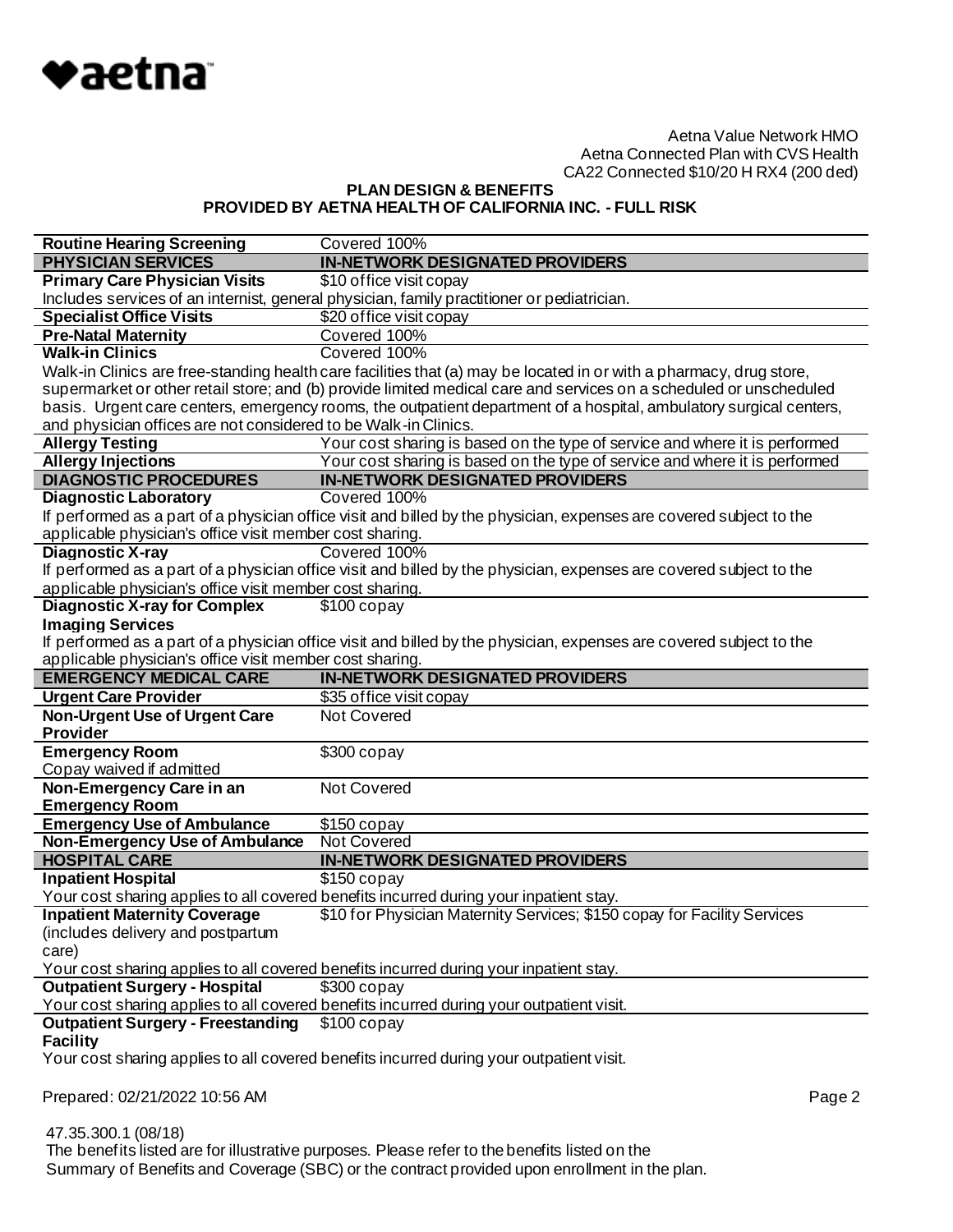

**PLAN DESIGN & BENEFITS PROVIDED BY AETNA HEALTH OF CALIFORNIA INC. - FULL RISK**

| <b>MENTAL HEALTH SERVICES</b>                                                                   | <b>IN-NETWORK DESIGNATED PROVIDERS</b>                                                                                   |
|-------------------------------------------------------------------------------------------------|--------------------------------------------------------------------------------------------------------------------------|
| <b>Mental Health Inpatient</b>                                                                  | $$150$ copay                                                                                                             |
|                                                                                                 | Your cost sharing applies to all covered benefits incurred during your inpatient stay.                                   |
| <b>Mental Health Office Visits</b>                                                              | \$20 copay                                                                                                               |
|                                                                                                 | Your cost sharing applies to all covered benefits incurred during your outpatient visit.                                 |
| <b>Other Mental Health Services</b>                                                             | Covered 100%                                                                                                             |
| <b>SUBSTANCE ABUSE</b>                                                                          | <b>IN-NETWORK DESIGNATED PROVIDERS</b>                                                                                   |
| Inpatient                                                                                       | $$150$ copay                                                                                                             |
|                                                                                                 | Your cost sharing applies to all covered benefits incurred during your inpatient stay.                                   |
| <b>Residential Treatment Facility</b>                                                           | $$150$ copay                                                                                                             |
| <b>Substance Abuse Office Visits</b>                                                            | \$20 copay                                                                                                               |
|                                                                                                 | Your cost sharing applies to all covered benefits incurred during your outpatient visit.                                 |
| <b>Other Substance Abuse Services</b>                                                           | Covered 100%                                                                                                             |
| <b>OTHER SERVICES</b>                                                                           | <b>IN-NETWORK DESIGNATED PROVIDERS</b>                                                                                   |
| <b>Skilled Nursing Facility</b>                                                                 | $$150$ copay                                                                                                             |
| Limited to 100 days per year                                                                    |                                                                                                                          |
|                                                                                                 | Your cost sharing applies to all covered benefits incurred during your inpatient stay.                                   |
| <b>Home Health Care</b>                                                                         | \$20 copay                                                                                                               |
| Limited to 120 visits per year                                                                  |                                                                                                                          |
|                                                                                                 | Limited to 3 intermittent visits per day by a participating home health care agency; 1 visit equals a period of 4 hrs or |
| less.                                                                                           |                                                                                                                          |
| <b>Hospice Care - Inpatient</b>                                                                 | $$150$ copay                                                                                                             |
|                                                                                                 | Your cost sharing applies to all covered benefits incurred during your inpatient stay.                                   |
| <b>Hospice Care - Outpatient</b>                                                                | $$20$ copay                                                                                                              |
|                                                                                                 | Your cost sharing applies to all covered benefits incurred during your outpatient visit.                                 |
| <b>Outpatient Short-Term</b><br><b>Rehabilitation</b>                                           | \$20 copay                                                                                                               |
|                                                                                                 |                                                                                                                          |
| Includes speech, physical, occupational therapy                                                 |                                                                                                                          |
| <b>Spinal Manipulation Therapy</b><br>Limited to 20 visits per year                             | \$15 copay                                                                                                               |
| Direct access to participating providers without a referral.                                    |                                                                                                                          |
| <b>Habilitative Physical Therapy</b>                                                            | Refer to MBH Outpatient Mental Health All Other                                                                          |
| <b>Habilitative Occupational Therapy</b>                                                        | Refer to MBH Outpatient Mental Health All Other                                                                          |
|                                                                                                 |                                                                                                                          |
| <b>Habilitative Speech Therapy</b><br><b>Autism Behavioral Therapy</b>                          | Refer to MBH Outpatient Mental Health All Other                                                                          |
| Covered same as any other Outpatient Mental Health benefit                                      | Refer to MBH Outpatient Mental Health                                                                                    |
| <b>Autism Applied Behavior Analysis</b>                                                         | Refer to MBH Outpatient Mental Health Other Services                                                                     |
| Covered same as any other Outpatient Mental Health Other Services benefit                       |                                                                                                                          |
| <b>Autism Physical Therapy</b>                                                                  | Refer to MBH Outpatient Mental Health All Other                                                                          |
|                                                                                                 |                                                                                                                          |
| <b>Autism Occupational Therapy</b>                                                              | Refer to MBH Outpatient Mental Health All Other                                                                          |
| <b>Autism Speech Therapy</b><br><b>Durable Medical Equipment</b>                                | Refer to MBH Outpatient Mental Health All Other                                                                          |
|                                                                                                 | \$10 copay                                                                                                               |
| <b>Prosthetics</b>                                                                              | Covered 100%<br>Covered 100%                                                                                             |
| <b>Orthotics</b><br>Orthotics and special footwear covered for persons with foot disfigurement. |                                                                                                                          |
| <b>Diabetic Supplies</b>                                                                        | Pharmacy cost sharing applies if Pharmacy coverage is included; otherwise                                                |
|                                                                                                 | PCP office visit cost sharing applies.                                                                                   |
| Prepared: 02/21/2022 10:56 AM                                                                   | Page 3                                                                                                                   |
|                                                                                                 |                                                                                                                          |

 47.35.300.1 (08/18) The benefits listed are for illustrative purposes. Please refer to the benefits listed on the Summary of Benefits and Coverage (SBC) or the contract provided upon enrollment in the plan.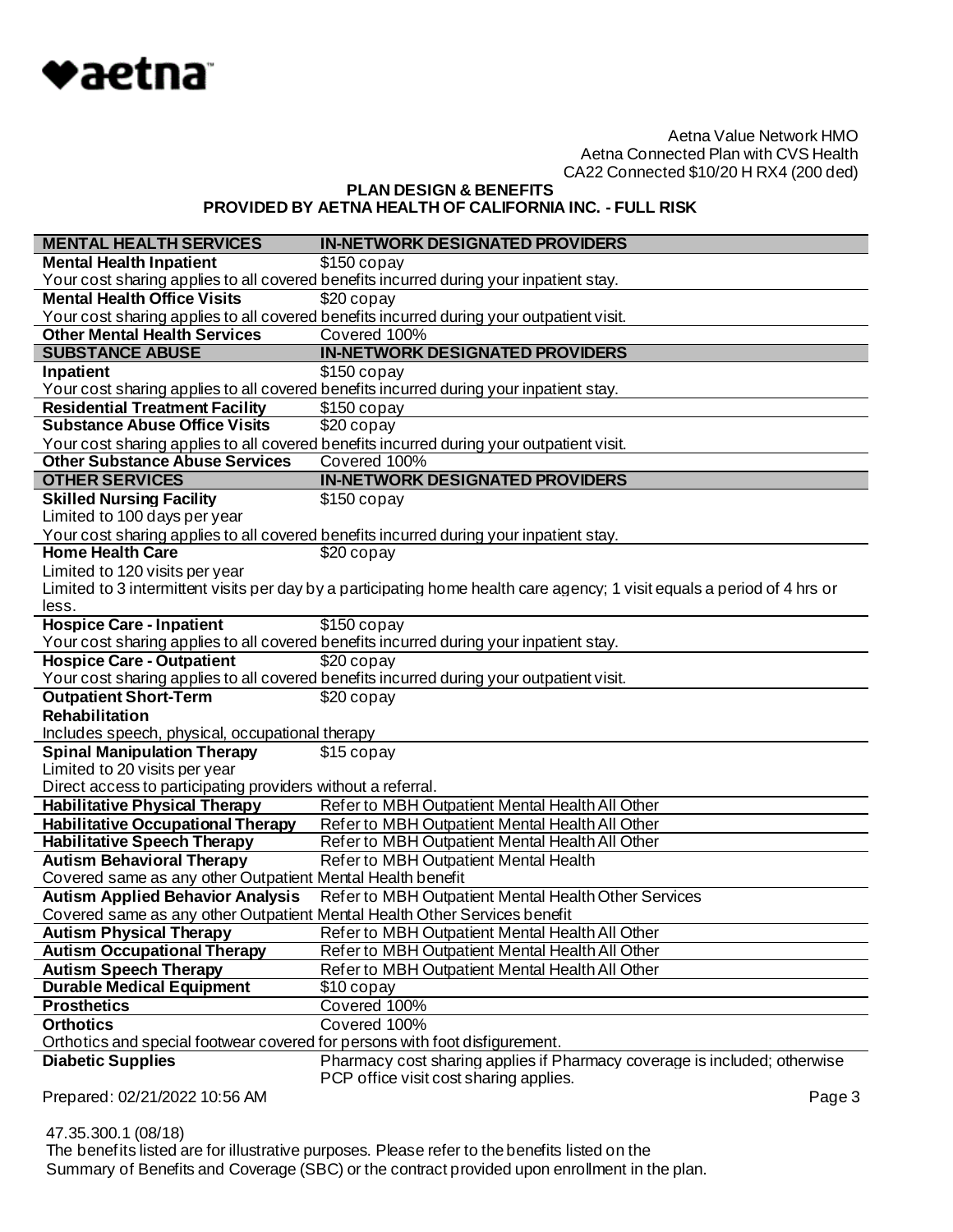

**PLAN DESIGN & BENEFITS PROVIDED BY AETNA HEALTH OF CALIFORNIA INC. - FULL RISK**

| Women's Contraceptive drugs and                                               | Covered 100%                                                                                                              |
|-------------------------------------------------------------------------------|---------------------------------------------------------------------------------------------------------------------------|
| devices not obtainable at a                                                   |                                                                                                                           |
| pharmacy                                                                      |                                                                                                                           |
| <b>Affordable Care Act mandated</b>                                           | Covered 100%                                                                                                              |
| <b>Women's Contraceptives</b>                                                 |                                                                                                                           |
| <b>Infusion Therapy</b>                                                       | \$20 copay                                                                                                                |
| Administered in the home or                                                   |                                                                                                                           |
| physician's office                                                            |                                                                                                                           |
| <b>Infusion Therapy</b>                                                       | Your cost sharing is based on the type of service and where it is performed                                               |
| Administered in an outpatient hospital                                        |                                                                                                                           |
| department or freestanding facility                                           |                                                                                                                           |
| <b>Transplants</b>                                                            | $$150$ copay<br>Preferred coverage is provided at an IOE contracted facility only.                                        |
| <b>Bariatric Surgery</b>                                                      | $$150$ copay                                                                                                              |
|                                                                               | Your cost sharing applies to all covered benefits incurred during your inpatient stay.                                    |
| <b>Acupuncture</b>                                                            | \$10 copay                                                                                                                |
| Limited to 20 visits per year                                                 |                                                                                                                           |
| <b>FAMILY PLANNING</b>                                                        | <b>IN-NETWORK DESIGNATED PROVIDERS</b>                                                                                    |
| <b>Infertility Treatment</b>                                                  | Your cost sharing is based on the type of service and where it is performed                                               |
| Diagnosis and treatment of the underlying medical condition only.             |                                                                                                                           |
| <b>Fertility Preservation</b>                                                 | Your cost sharing is based on the type of service and where it is performed                                               |
| Includes coverage for cryopreservation and storage for iatrogenic infertility |                                                                                                                           |
|                                                                               | latrogenic infertility is infertility that may occur as a result of certain types of medical treatment                    |
|                                                                               |                                                                                                                           |
| <b>Comprehensive Infertility Services</b> Not Covered                         |                                                                                                                           |
| Artificial insemination and ovulation induction                               |                                                                                                                           |
| <b>Advanced Reproductive</b>                                                  | Not Covered                                                                                                               |
| <b>Technology (ART)</b>                                                       |                                                                                                                           |
|                                                                               | In-vitro fertilization (IVF), zygote intrafallopian transfer (ZIFT), gamete intrafallopian transfer (GIFT), cryopreserved |
|                                                                               | embryo transfers, intracytoplasmic sperm injection (ICSI), or ovum microsurgery                                           |
| Vasectomy                                                                     | Your cost sharing is based on the type of service and where it is performed                                               |
| <b>Tubal Ligation</b>                                                         | Covered 100%                                                                                                              |
| <b>PRESCRIPTION DRUG BENEFITS</b>                                             | <b>IN-NETWORK</b>                                                                                                         |
| <b>Pharmacy Plan Type</b>                                                     | Advanced Control Plan - Aetna                                                                                             |
| <b>Preferred Generic Drugs</b>                                                |                                                                                                                           |
| Retail                                                                        | \$10 copay                                                                                                                |
| <b>Mail Order</b>                                                             | \$20 copay                                                                                                                |
| <b>Preferred Brand-Name Drugs</b>                                             |                                                                                                                           |
| Retail                                                                        | \$30 copay                                                                                                                |
| <b>Mail Order</b>                                                             | \$60 copay                                                                                                                |
| Non-Preferred Generic and Brand-Name Drugs                                    |                                                                                                                           |
| Retail<br><b>Mail Order</b>                                                   | \$55 copay<br>\$110 copay                                                                                                 |
| <b>Specialty Drugs</b>                                                        |                                                                                                                           |
| <b>Preferred Specialty</b>                                                    | 30%                                                                                                                       |
|                                                                               | Maximum \$250                                                                                                             |
| <b>Non-Preferred Specialty</b>                                                | 30%                                                                                                                       |
|                                                                               | Maximum \$250                                                                                                             |
| Prepared: 02/21/2022 10:56 AM                                                 | Page 4                                                                                                                    |

47.35.300.1 (08/18)

 The benefits listed are for illustrative purposes. Please refer to the benefits listed on the Summary of Benefits and Coverage (SBC) or the contract provided upon enrollment in the plan.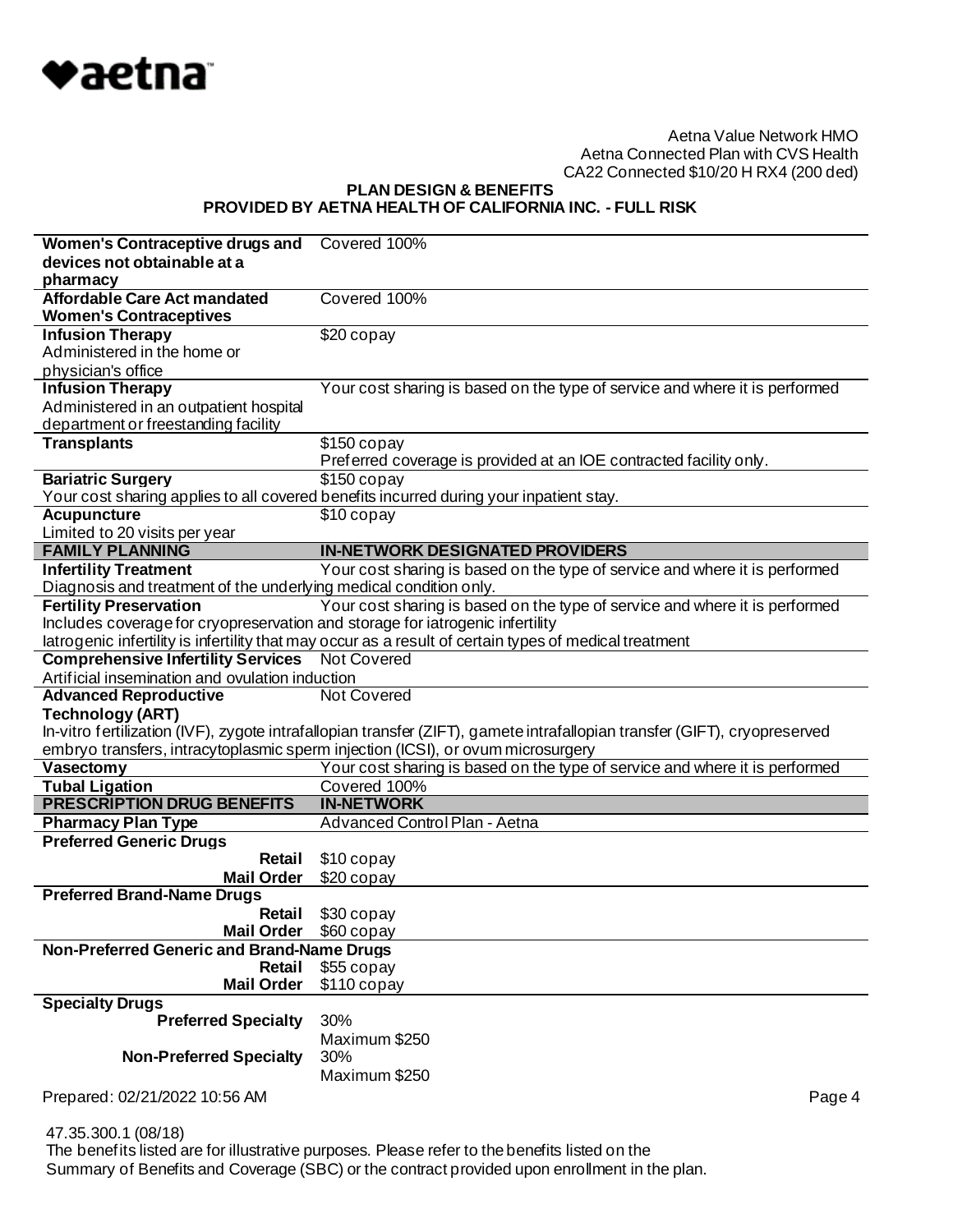

# **PLAN DESIGN & BENEFITS PROVIDED BY AETNA HEALTH OF CALIFORNIA INC. - FULL RISK**

| <b>Pharmacy Day Supply and Requirements</b>                           |                                                                                                                       |  |
|-----------------------------------------------------------------------|-----------------------------------------------------------------------------------------------------------------------|--|
| Retail                                                                | Up to a 30 day supply from Aetna Managed Pharmacy Network                                                             |  |
| <b>Mandatory Maintenance Choice</b>                                   | After two retail fills, members are required to fill a 90-day supply of                                               |  |
|                                                                       | maintenance drugs at CVS Caremark® Mail Service Pharmacy or at a CVS                                                  |  |
|                                                                       | Pharmacy. Otherwise, the member will be responsible for meeting a greater                                             |  |
|                                                                       | cost-sharing (i.e. penalty)                                                                                           |  |
| Opt Out                                                               | The member must notify us of whether they want to continue to fill at a                                               |  |
|                                                                       | network retail pharmacy by calling the number on the member ID card.                                                  |  |
| <b>Specialty</b>                                                      | Up to a 30 day supply                                                                                                 |  |
|                                                                       | All prescription fills must be through our preferred specialty pharmacy                                               |  |
|                                                                       | network.                                                                                                              |  |
|                                                                       | Advanced Control Formulary Aetna Insured List                                                                         |  |
| Deductible waived for generics                                        |                                                                                                                       |  |
|                                                                       | Choose Generics - If the member or the physician requests brand-name when generic is available, the member pays       |  |
|                                                                       | the applicable copay plus the difference between the generic price and the brand-name price.                          |  |
|                                                                       | Plan Includes: Diabetic supplies and Contraceptive drugs and devices obtainable from a pharmacy.                      |  |
|                                                                       | Contraceptives covered up to a 12 month supply. Contraceptive copay strategy applies.                                 |  |
|                                                                       | Includes sexual dysfunction drugs for females and males, including daily dose, additional 6 tablets a month for males |  |
| for erectile dysfunction.                                             |                                                                                                                       |  |
| Oral fertility drugs included.                                        |                                                                                                                       |  |
|                                                                       | A limited list of over-the-counter medications are covered when filled with a prescription.                           |  |
| Oral chemotherapy drugs covered 100%                                  |                                                                                                                       |  |
| Precertification and quantity limits included                         |                                                                                                                       |  |
| Step Therapy included                                                 |                                                                                                                       |  |
| Seasonal Vaccinations covered 100% in-network                         |                                                                                                                       |  |
| Preventive Vaccinations covered 100% in-network                       |                                                                                                                       |  |
|                                                                       |                                                                                                                       |  |
|                                                                       |                                                                                                                       |  |
| One transition fill allowed within 90 days of member's effective date | Affordable Care Act mandated female contraceptives and preventive medications covered 100% in-network.                |  |
| <b>Prescription Drug Deductible(per</b>                               | \$200 Individual                                                                                                      |  |
| calendar year)                                                        |                                                                                                                       |  |
|                                                                       | \$400 Family                                                                                                          |  |
|                                                                       | All covered pharmacy expenses accumulate toward the pharmacy deductible.                                              |  |
|                                                                       | Unless otherwise indicated, the pharmacy deductible must be met prior to pharmacy benefits being payable.             |  |
|                                                                       | Once family pharmacy deductible is met, all family members will be considered as having met their pharmacy            |  |
| deductible for the remainder of the year.                             |                                                                                                                       |  |
| <b>GENERAL PROVISIONS</b><br><b>Dependents Eligibility</b>            |                                                                                                                       |  |

#### **Exclusions and Limitations**

# **Health benefits and health insurance plans are offered and/or underwritten by Aetna Health of California Inc. Each insurer has sole financial responsibility for its own products.**

This material is for information only. Health benefits plans contain exclusions and limitations.

Prepared: 02/21/2022 10:56 AM **Page 5** Not all health services are covered. See plan documents for a complete description of benefits, exclusions, limitations and conditions of coverage. Plan features and availability may vary by location and are subject to change.

 47.35.300.1 (08/18) The benefits listed are for illustrative purposes. Please refer to the benefits listed on the Summary of Benefits and Coverage (SBC) or the contract provided upon enrollment in the plan.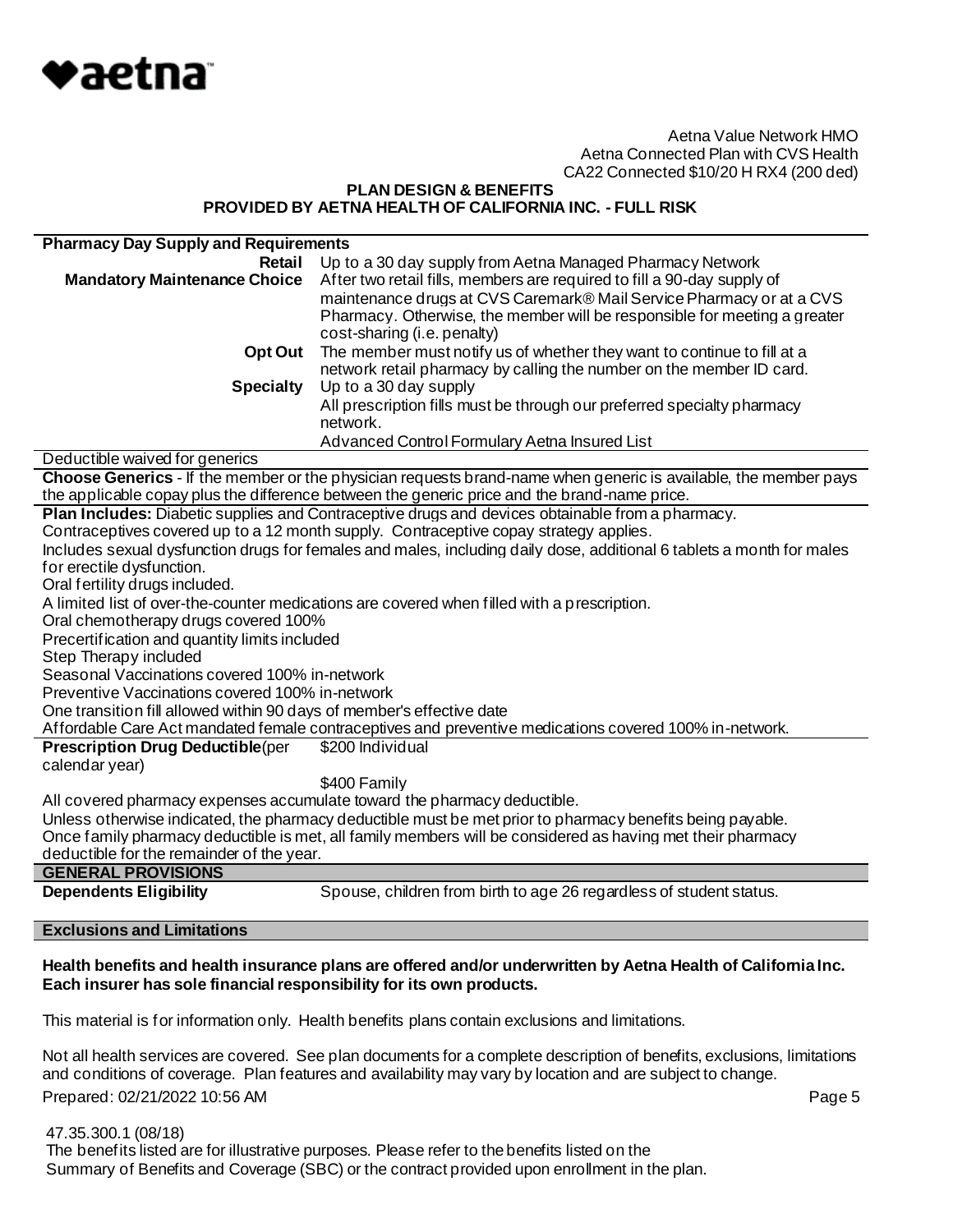

# **PLAN DESIGN & BENEFITS PROVIDED BY AETNA HEALTH OF CALIFORNIA INC. - FULL RISK**

You may be responsible for the health care provider's full charges for any non-covered services, including circumstances where you have exceeded a benefit limit contained in the plan. Providers are independent contractors and are not our agents. Provider participation may change without notice. We do not provide care or guarantee access to health services.

The following is a list of services and supplies that are *generally* not covered. However, your plan documents may contain exceptions to this list based on state mandates or the plan design or rider(s) purchased by your employer.

• All medical and hospital services not specifically covered in, or which are limited or excluded by your plan documents.

- Cosmetic surgery, including breast reduction.
- Custodial care.
- Dental care and dental x-rays.
- Donor egg retrieval.
- Durable medical equipment.

• Experimental and investigational procedures, except for coverage for medically necessary routine patient care costs for members participating in a cancer clinical trial.

- Hearing aids.
- Home births.
- Immunizations for travel or work except where medically necessary or indicated.
- Implantable drugs and certain injectable drugs including injectable infertility drugs.

• Infertility services, including artificial insemination and advanced reproductive technologies such as IVF, ZIFT, GIFT,

- ICSI and other related services, unless specifically listed as covered in your plan documents.
- Long-term rehabilitation therapy.
- Non-medically necessary services or supplies.
- Orthotics except diabetic orthotics.

• Outpatient prescription drugs (except for treatment of diabetes), unless covered by a prescription plan rider and overthe-counter medications (except as provided in a hospital) and supplies.

- Radial keratotomy or related procedures.
- Reversal of sterilization.

• Services for the treatment of sexual dysfunction or inadequacies including therapy, supplies or counseling or prescription drugs.

- Special duty nursing.
- Therapy or rehabilitation other than those listed as covered.
- Treatment of behavioral disorders.

• Weight control services including surgical procedures, medical treatments, weight control/loss programs, dietary regimens and supplements, appetite suppressants and other medications; food or food supplements, exercise programs, exercise or other equipment; and other services and supplies that are primarily intended to control weight or treat obesity, including Morbid Obesity, or for the purpose of weight reduction, regardless of the existence of comorbid conditions.

In case of emergency, call 911 or your local emergency hotline, or go directly to an emergency care facility.

# **If you require language assistance, please call the Member Services number located on your ID card, and you will be connected with the language line if needed; or you may dial direct at 1-888-982-3862 (140 languages are available. You must ask for an interpreter). TDD 1-800-628-3323 (hearing impaired only).**

Prepared: 02/21/2022 10:56 AM **Page 6** 

 47.35.300.1 (08/18) The benefits listed are for illustrative purposes. Please refer to the benefits listed on the Summary of Benefits and Coverage (SBC) or the contract provided upon enrollment in the plan.